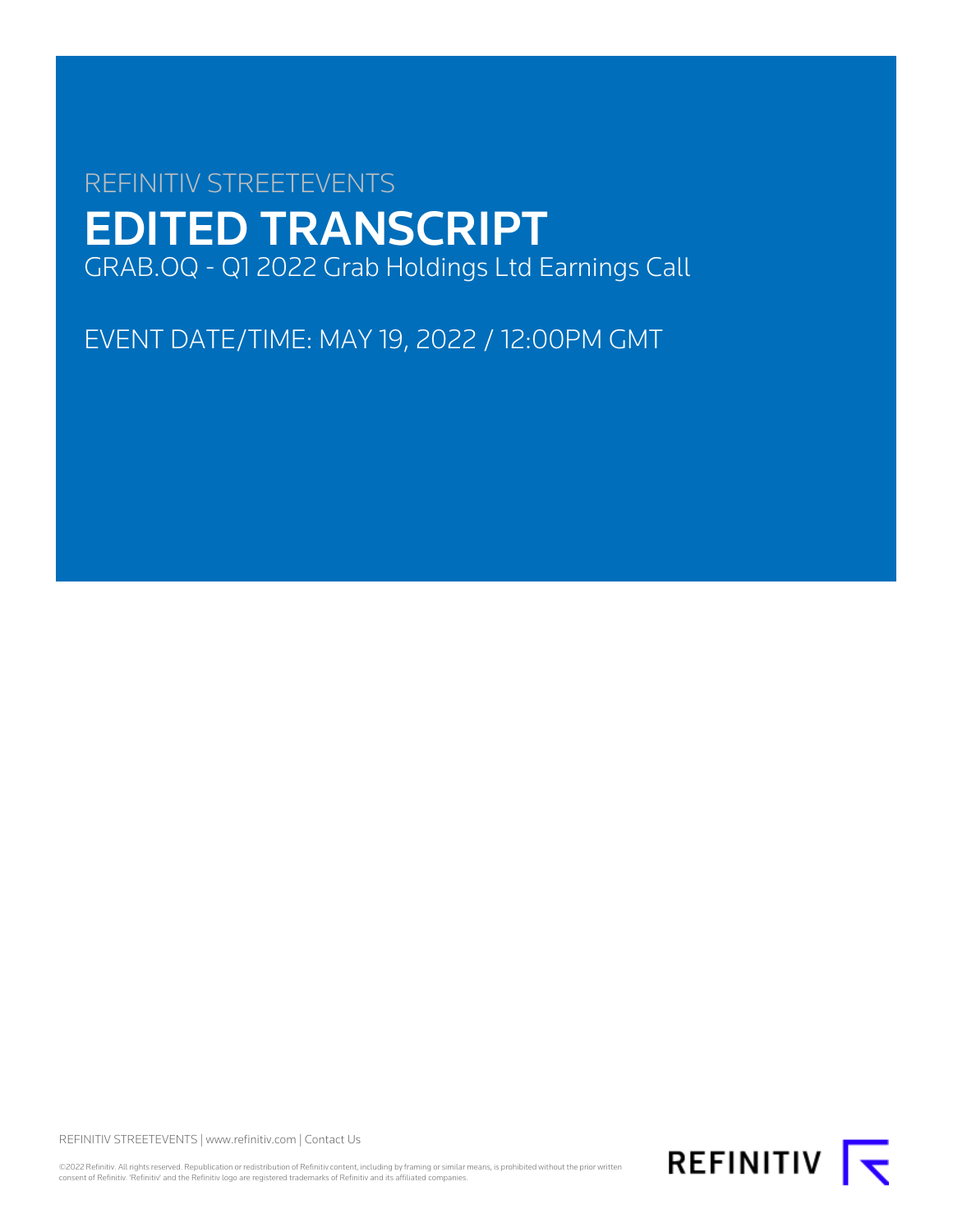# **CORPORATE PARTICIPANTS**

**[Ming-Hokng Maa](#page-8-0)** Grab Holdings Limited - President **[Peter Oey](#page-4-0)** Grab Holdings Limited - CFO **[Anthony Tan](#page-2-0)** Grab Holdings Limited - Co-Founder, Chairman & CEO **[Alex Hungate](#page-13-0)** Grab Holdings Limited - Chief Operating Officer **[Vivian Tong](#page-1-0)** Grab Holdings Limited - Head of US IR

# **CONFERENCE CALL PARTICIPANTS**

**[Alicia Yap](#page-6-0)** Citigroup Inc., Research Division - MD & Head of Pan-Asia Internet Research **[Mark Stephen F. Mahaney](#page-8-1)** Evercore ISI Institutional Equities, Research Division - Senior MD & Head of Internet Research **[Navin Killa](#page-7-0)** UBS Investment Bank, Research Division - Analyst **[Pang Vittayaamnuaykoon](#page-9-0)** Goldman Sachs Group, Inc., Research Division - Research Analyst **[Ranjan Sharma](#page-10-0)** JPMorgan Chase & Co, Research Division - Analyst **[Sachin Shrikant Salgaonkar](#page-13-1)** BofA Securities, Research Division - MD in Equity Research & Head of Asia Telecom **[Thomas Chong](#page-12-0)** Jefferies LLC, Research Division - Equity Analyst **[Venugopal Garre](#page-10-1)** Sanford C. Bernstein & Co., LLC., Research Division - Senior Analyst

# **PRESENTATION**

#### **Operator**

Ladies and gentlemen, thank you for joining us today. My name is Michelle, and I will be your conference operator for this session. Welcome to Grab's First Quarter 2022 Earnings Presentation. (Operator Instructions)

<span id="page-1-0"></span>I will now turn it over to Vivian Tong to start the call.

#### **Vivian Tong** - Grab Holdings Limited - Head of US IR

Good day, everyone, and welcome to Grab's First Quarter 2022 Earnings Presentation. I'm Vivian Tong, Head of U.S. Investor Relations at Grab, and joining me today are Anthony Tan, Chief Executive Officer; Peter Oey, Chief Financial Officer; Ming Maa, President; and Alex Hungate, Chief Operating Officer.

During the call today, Anthony will discuss our key business updates and Peter will share details of our first quarter 2022 financial results. Following prepared remarks, we will open the call to questions where Anthony, Peter, Ming and Alex will provide responses for the Q&A.

As a reminder, before we begin, today's discussion contains forward-looking statements about the company's future business and financial performance. These comments are based on our predictions and expectations as of today. Actual events and results could differ materially due to a number of risks and uncertainties, including those mentioned in our Form F-1 registration statement and other filings with the SEC.

The discussion today also contains operating metrics and non-IFRS financial measures. The comparable IFRS financial measures are included in this quarter's earnings materials. For more information and additional disclosures on recent business performance, please refer to our earnings press release and supplemental presentation for a detailed first quarter 2022 financial review, which can be found on our IR website. Should you have any questions after this presentation, please reach out to investor.relations@grab.com.

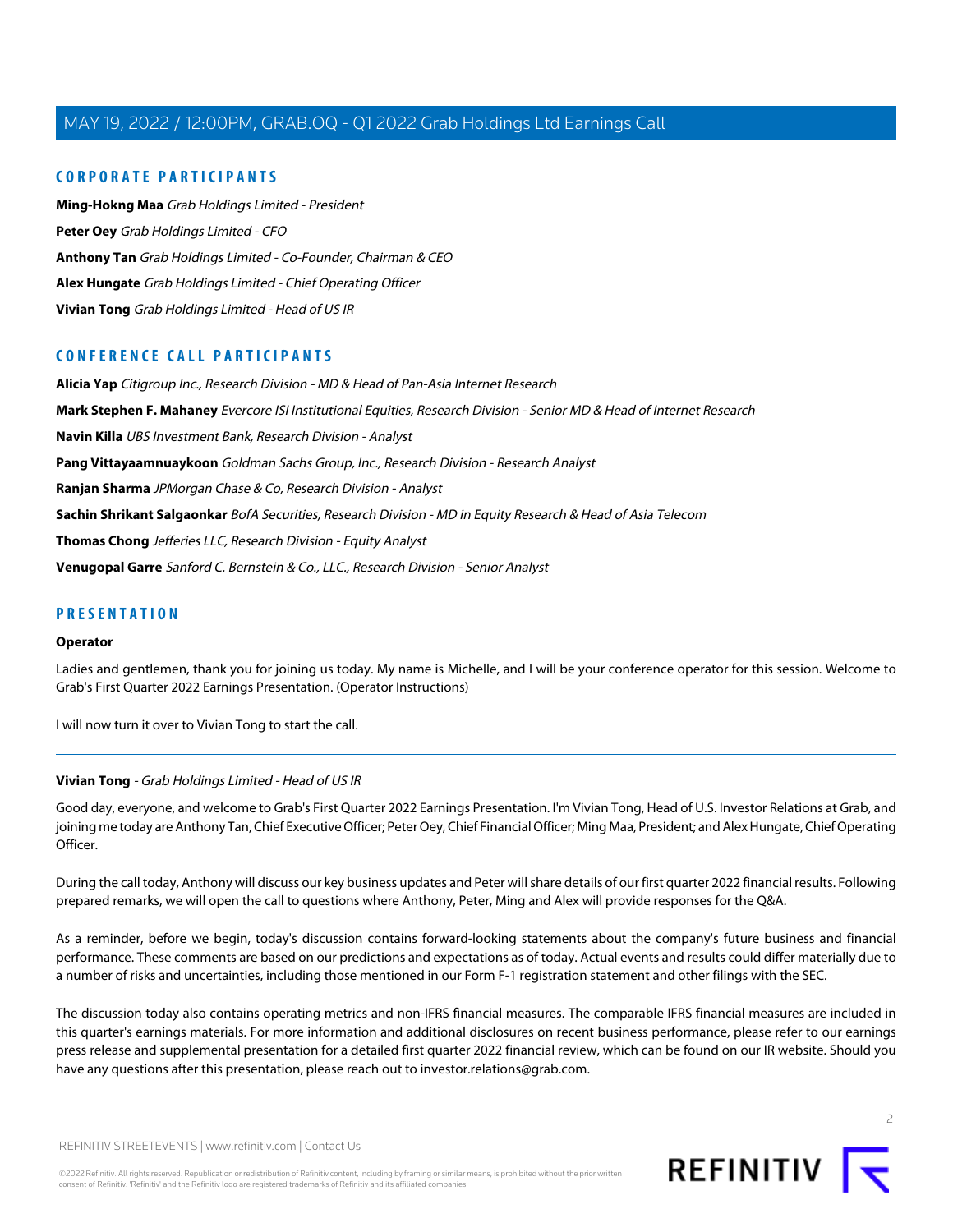And with that, I will turn the call over to Anthony to deliver his opening remarks.

# <span id="page-2-0"></span>**Anthony Tan** - Grab Holdings Limited - Co-Founder, Chairman & CEO

Thank you, everyone, for joining us today. I'm pleased to report a strong set of results in the first quarter. We outperformed our GMV and TPV guidance for deliveries, mobility and financial services segments while improving our group level and delivery segment margins at the same time.

Our results are a testament to the resilience of Southeast Asia's economy. The region's governments have been more cautious in lifting COVID restrictions compared to other parts of the world. But in March, we saw a shift in some countries to a post-pandemic footing, where travel restrictions and capacity limits eased significantly. We are optimistic that our business will continue to strengthen as more countries pivot to living with COVID-19.

Looking ahead, we are laser-focused on meeting our profitability targets and growing sustainably. We have 3 main levers to achieve this.

First, we're driving towards profitability through disciplined cost management. We have started optimizing our fixed cost base and are disciplined with our capital by managing our spend closely.

Second, we'll continue to focus on winning the hearts and minds of more users across Southeast Asia. We will leverage technology, partnerships and our superapp strategy to grow our user base in an efficient manner that leads to greater consumer engagement and retention.

Last, we will continue to position our core segments for recovery and growth in order to capture the vast opportunities across our core segments. By doing this, we aim to build a resilient, future-proof business that delivers long-term value to our shareholders. With this backdrop, let us dive into our first quarter performance.

In the first quarter, our mobility segment rebounded with GMV up 9% quarter-on-quarter despite the Omicron overhang in the first 2 months of the year. We saw signs of recovery coming out of the quarter as countries like Singapore, Indonesia and the Philippines loosened COVID-related travel restrictions in March. In the period of February to April, our mobility GMV increased 32%. Airport rides, which have higher margin and higher order values, rose to 6% of GMV, the highest level since the start of the pandemic.

On the supply side, in the first quarter, we reached the highest number of active drivers since the second quarter of 2020. We increased our average monthly active drivers by 220,000 from the third quarter 2021 to the first quarter of 2022. While these are positive indications that our efforts to restore driver supply are bearing fruit, our active driver base over March 2022, the majority of whom do both deliveries and mobility jobs, was 76% of the December 2019 level. This indicates an existing gap when it comes to meeting mobility demand that is rebounding sharply.

I will take some time to address this gap in our driver supply. In 2021, COVID-19 variants, from Delta to Omicron, caused many countries across Southeast Asia to loosen and tighten restrictions in fits and starts. This impacted our active driver supply as some drivers temporarily left capital cities during the lockdowns to return to their hometowns, while others moved on to odd jobs in other industries.

In the fourth and first quarters, we've had to acquire more drivers to meet the increased demand rapidly coming back online. To rebuild our driver supply, we have 3 main strategies.

First, we're running targeted campaigns in each market to reactivate dormant drivers.

Second, we are widening our acquisition funnel and making it more efficient. For example, we have ramped up assisted onboarding in some countries to complement our self-serve model to increase driver conversion.

Finally, we continuously innovate on our superapp platform so we are the best platform for drivers to earn an income. For example, we launched an enhanced shifts feature for Singapore drivers that led to higher driver earnings and productivity for them in selected zones while meeting demand in supply crunch areas.



REFINITIV STREETEVENTS | [www.refinitiv.com](https://www.refinitiv.com/) | [Contact Us](https://www.refinitiv.com/en/contact-us)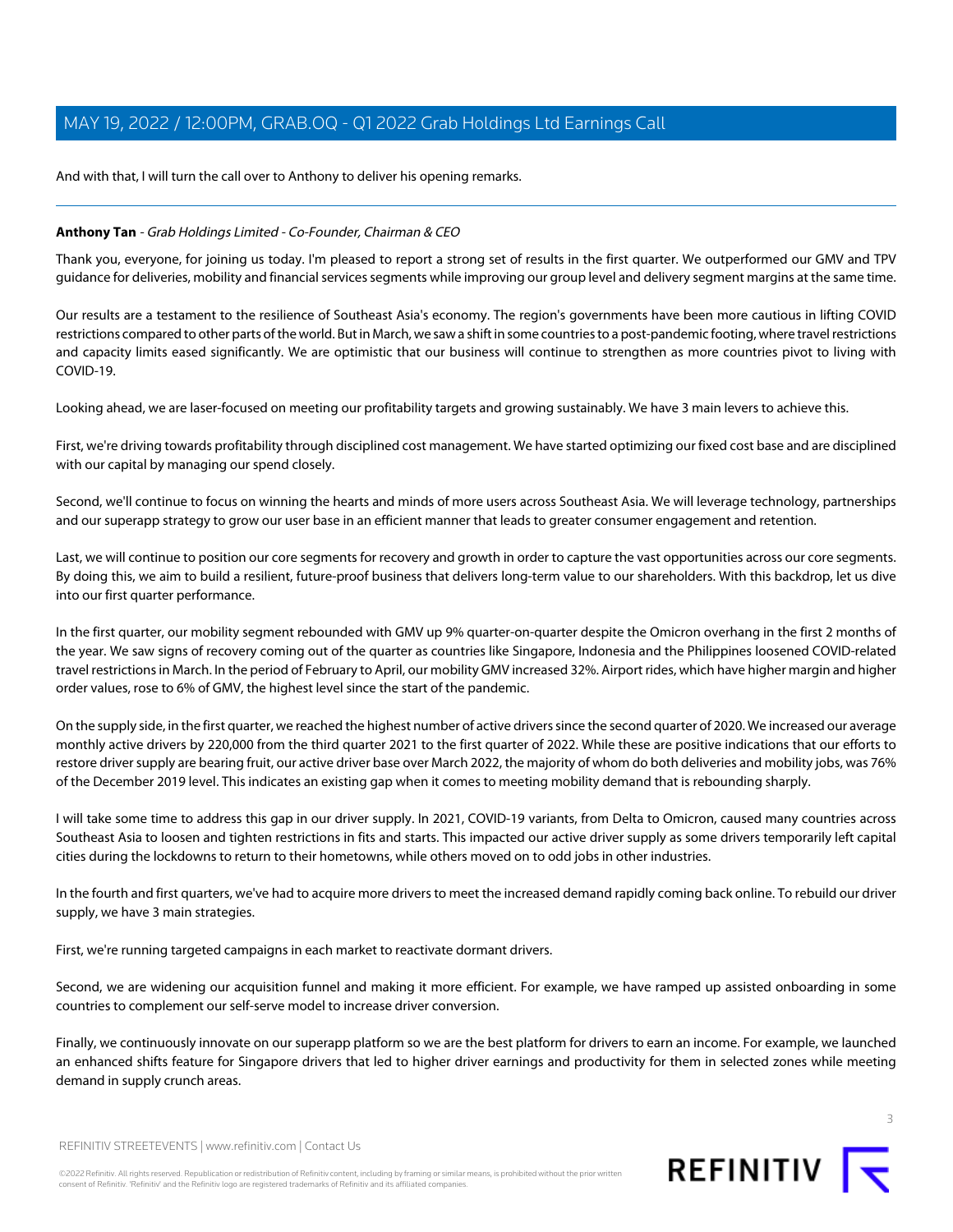We also launched cross-vertical batching in a few cities to allow our drivers to do back-to-back jobs across different verticals, improving their earnings by reducing idle time. In the first quarter, average driver earnings per hour increased by around 9% year-on-year while utilization rates improved. Of course, reduction in driver idle time also helps improve our overall cost to serve.

Looking ahead, we are focused on rebuilding our driver base to capture the strong mobility demand recovery. We expect the mobility supply to stabilize in the second half of the year with driver incentives as a percentage of GMV tapering in that period. Separately, we are closely monitoring the impact of fuel inflation on our drivers' earnings. We'll continue to look for ways to support them through surcharges, fuel discounts and fare adjustments to mitigate its impact on our driver supply.

Moving on to deliveries. Deliveries continued to register another quarter of strong GMV and revenue growth on the back of food and grocery strength as well as contributions from Jaya Grocer. We managed to grow both our top line and improve our unit economics quarter-on-quarter. This gives us confidence in our sustainable growth strategy for deliveries.

In the first quarter, we focused on forging strong partnerships with local merchants to give users more reasons to transact with Grab. We believe this helps us form a natural moat while improving user retention on our deliveries platform. Over the first quarter, the number of active merchants rose 34% year-on-year, while average earnings per active merchant increased 9% year-on-year.

For groceries, we began to integrate Jaya Grocer stores onto our groceries marketplace in Malaysia. We plan for the integration to be fully completed in the second half of the year. Meanwhile, GrabPay has been integrated in all Jaya Grocer stores in the quarter. In the first quarter, Jaya Grocer became the largest GrabPay merchant in the country by TPV, all within a super-quick 2-month period post-acquisition.

Looking ahead, we are focused on improving our unit economics at a faster clip by tapering our incentives and driving organic growth. We will do this by ensuring users have the best product experience and the widest merchant selection on Grab. We also plan to sustainably grow our deliveries business in underpenetrated outer cities and towns in 5 of our 8 markets to meet strong customer demand in those areas.

For financial services, we continue to see strong momentum in payments, and we made great progress in lending. In the quarter, TPV of our Buy Now Pay Later product grew 5x between Q1 2021 and Q1 2022. Overall loans disbursed, which includes Buy Now Pay Later loans, grew 3x in the same period. We achieved this while keeping our NPL ratio steady at low single digits. Looking ahead, we plan to expand the Buy Now Pay Later product into more markets and deepen lending penetration within our ecosystem. This will allow us to grow financial services to meet the needs of an underserved market while growing sustainably.

In the quarter, OVO continued to execute on its open ecosystem strategy. OVO did so by forging new large partnerships, including one the global short-form video sharing app and launching its first recurring payment partnership with a global subscription streaming service.

Finally, I'm also excited about our digital bank opportunities. Our digital banking joint venture with Singtel, also known as GXS Bank, and a consortium of partners was selected to receive a full digital bank license in Malaysia in April. There were 29 total applicants, and 3 full bank licenses were granted. We were 1 of the 3 that passed the high bar set by Malaysia's Central Bank. We are tremendously grateful for this opportunity to serve Malaysians, where 1 in 2 are currently considered underbanked or unbanked.

Winning the Malaysia digital bank license allows us to create a regional digital bank footprint in a cost-efficient manner. We plan to leverage the same technology stack for our digital banks in Singapore and Malaysia and our Indonesia bank investment in order to sustainably scale access to financial services across the region. We also aim to launch a Singapore digital bank, currently in an internal pilot, in the second half of the year.

A quick point on enterprise and new initiatives. GMV and revenues grew strongly year-over-year, driven by advertising contributions. In the quarter, our GrabAds advertiser base jumped 7x compared to the same period a year ago as we continue to onboard Grab merchants onto our self-serve ads platform to provide them search and display advertising options for them to grow their sales in our app. This is another example of our superapp strategy in motion.



©2022 Refinitiv. All rights reserved. Republication or redistribution of Refinitiv content, including by framing or similar means, is prohibited without the prior written consent of Refinitiv. 'Refinitiv' and the Refinitiv logo are registered trademarks of Refinitiv and its affiliated companies.

REFINITIV **K**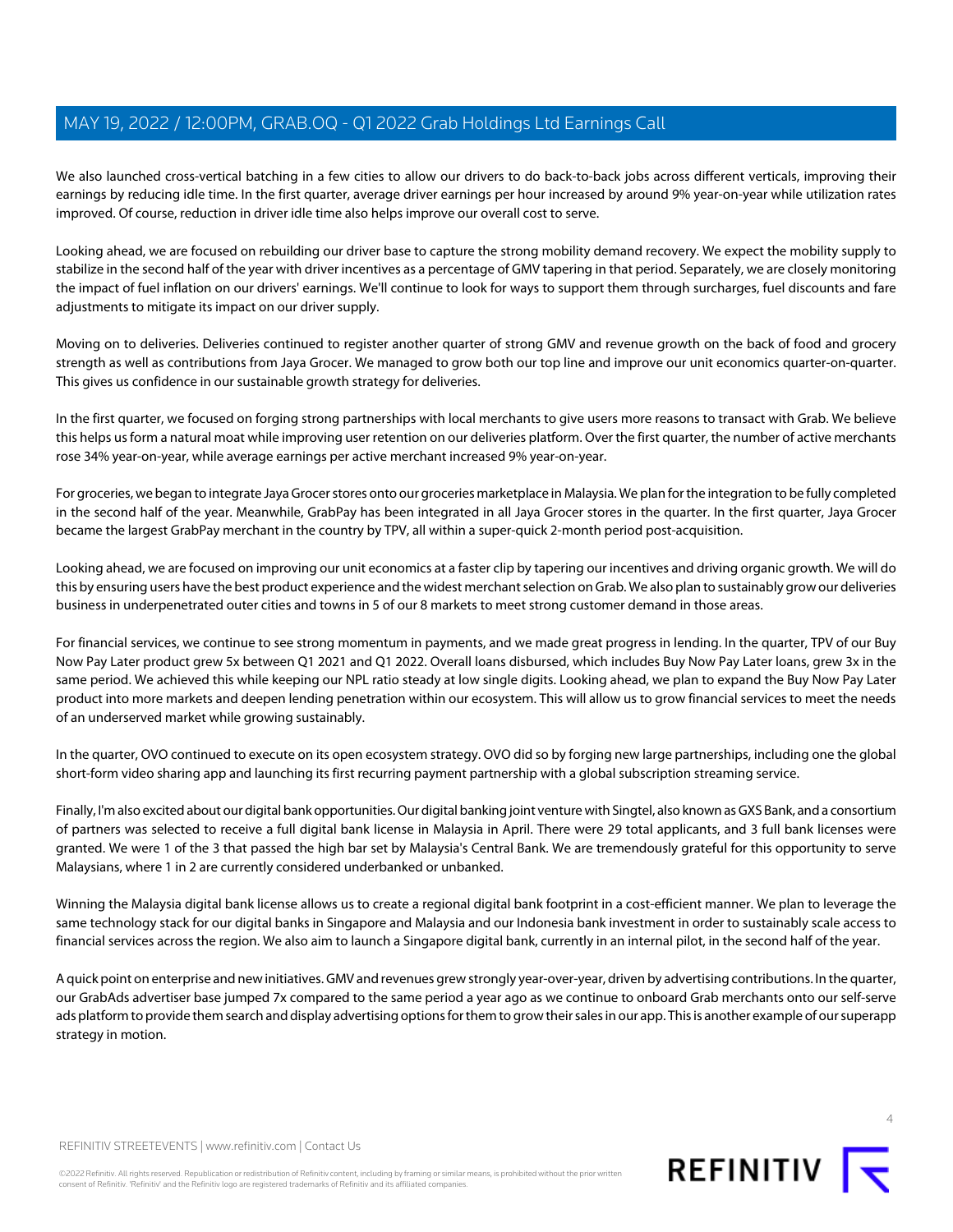Aside from being a superapp for consumers, we are also a superapp for merchants, where we cross-sell services to them and create a virtuous cycle that also benefits our merchant partners and allows them to perform well. When they perform well, so do we. And through GrabAds, we give them the tools to grow their businesses.

To conclude, we will continue to double down on our superapp strategy. With a laser focus on growing sustainably so we can win many more hearts in Southeast Asia and drive toward our profitability targets.

<span id="page-4-0"></span>I'll now turn the call over to Peter to deliver a review of the financials.

### **Peter Oey** - Grab Holdings Limited - CFO

Thanks, Anthony. We had a strong start to the year with our core segment's first quarter 2022 GMV and TPV outperforming the high end of our guidance range. GMV grew 32% year-over-year to \$4.8 billion, driven by both higher average spend per user and continued growth in our MTUs year-on-year.

For our segments' GMV and TPV performance, we saw strong growth in our delivery segment with GMV growing 50% year-on-year to reach \$2.6 billion, while financial services TPV scaled to \$3.6 billion in the first quarter. Mobility GMV was \$834 million in the first quarter and grew by 3% year-on-year and 9% over the fourth quarter due to Omicron impact over the first 2 months of the year.

Looking ahead, we are optimistic of a gradual mobility recovery, and we will continue to spend efficiently and judiciously to grow our driver base to support demand coming back online. As Anthony mentioned, we expect the mobility supply to stabilize in the second half of the year with driver incentives as a percentage of GMV tapering in that period.

Overall, across all our segments, we are seeing improvement in commission rates. Year-on-year, deliveries commissions are up from 18.2% to 19.9%. Mobility commissions up from 22.6% to 23.4%. And financial services commissions up from 2.1% to 2.5%. The year-on-year improvement in deliveries and mobility commission rates was driven by product and country mix. Financial services commissions also improved on the back of higher contributions from our lending business.

Revenues on an IFRS basis for the first quarter grew by 6% year-on-year to \$228 million and grew by 87% quarter-on-quarter. Year-on-year growth in revenues was driven by a strong pickup in revenue in the delivery segment, which includes revenue contribution from Jaya Grocer and continued growth in our financial services and enterprise revenues. These revenue growth drivers more than offset the year-on-year decline in revenues from our Mobility segment.

Segment adjusted EBITDA margins declined year-on-year from 1% in the first quarter of 2021 to negative 1.6% in the first quarter of 2022. Our mobility segment adjusted EBITDA declined to \$82 million in the first quarter of 2022 from \$115 million in the same period last year. Delivery segment adjusted EBITDA declined to \$56 million loss in the first quarter of 2022 from a \$4 million loss in the same period last year. And our financial services segment adjusted EBITDA declined to \$102 million loss from \$78 million loss from the same period last year.

As we mentioned in the prior quarter, we made a decision to boost our active driver supply base and to capture the strong underlying demand growth from reopenings, which caused our segment adjusted EBITDA margins to decline on a year-over-year basis. However, I do want to also point out that we've managed to improve our segment adjusted EBITDA margins quarter-on-quarter by around 100 basis points as we continue to drive greater discipline in managing our incentives.

For example, our delivery segment adjusted EBITDA margins improved quarter-on-quarter from negative 3.5% to negative 2.2%, a 130 basis point improvement. Our core food delivery segment EBITDA margins also saw improvements quarter-on-quarter, from negative 2.8% to negative 1.7%, a 110 basis points improvement. We also saw our financial services segment EBITDA margins as a percentage of TPV improve quarter-on-quarter from negative 3.2% to negative 2.8%, a 40 basis point improvement. Looking ahead, we will continue to remain focused on growing sustainably by allocating our capital efficiently and tapering down our incentive spend.



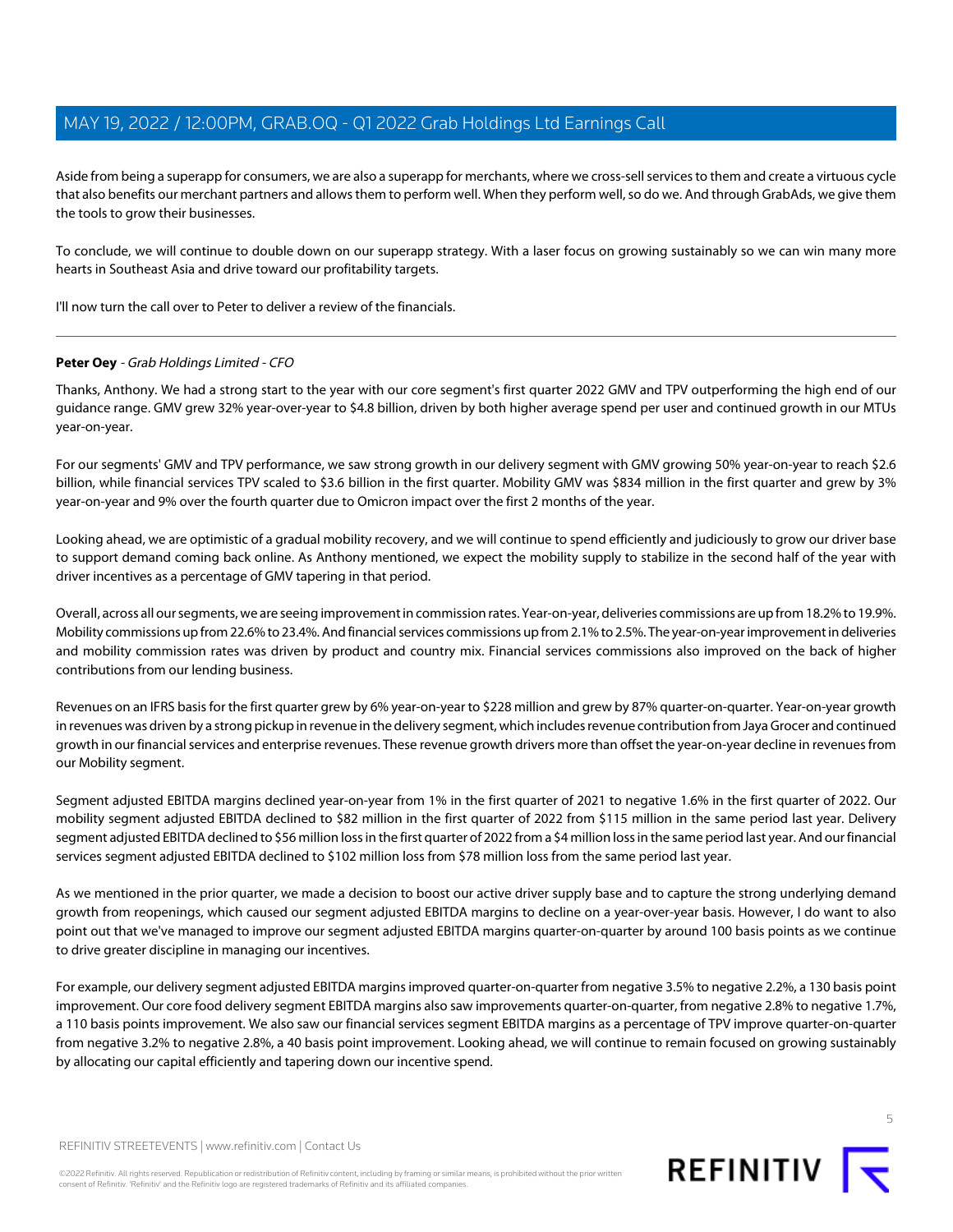Our group adjusted EBITDA margins followed a similar trend as we ended the first quarter with an adjusted EBITDA margin of negative 6%, a decline from the prior year period of negative 3.1%, but an improvement of 80 basis points from the fourth quarter of 2021.

Our regional corporate costs for the first quarter of 2022 increased to \$212 million from \$146 million last year but remained stable at roughly 4% as a proportion of our GMV. The regional cost increase was primarily driven by investments in product development and cloud infrastructure along with increasing our talent pool as well as compliance and other ancillary expenses related to being a newly listed public company.

I want to assure you that, as Anthony mentioned, we are very focused on our overall cost management and on driving greater internal efficiencies. We will continue to optimize our fixed cost base and be disciplined in hiring and other expenses as we focus on growing our business sustainably.

IFRS loss for the first quarter was \$435 million, representing an improvement from a loss of \$666 million in the prior year period. This is primarily due to the elimination of non-cash interest expense of Grab's convertible redeemable preference shares which was no longer incurred when we became a public company.

Turning to our balance sheet and liquidity position, which continues to be strong. We ended the first quarter with \$8.2 billion of cash liquidity, including our \$2 billion Term Loan B facility. Our net cash liquidity was \$6 billion as of the end of the first quarter. Our cash liquidity declined by \$754 million from the end of the fourth quarter, mainly due to net cash outflow from operating activities and the acquisition of Jaya Grocer. We will maintain a disciplined stance in how we allocate and deploy our capital. The strength of our balance sheet is not something that we take for granted.

As we look ahead for the second quarter and rest of the year, in the second quarter, we expect to see deliveries GMV of \$2.55 billion to \$2.65 billion, mobility GMV of \$950 million to \$1 billion and financial services TPV of \$3.5 billion to \$3.6 billion.

Our path to profitability plans remain on track and is a key focus for our management team. In the second quarter, we expect to see continued improvement in the mobility business with COVID-related travel restrictions easing across the region. For mobility, we expect margins to recover back towards our long-term target of 12% of GMV as our active driver base and mobility demand rebounds. We also expect our mobility supply to stabilize in the second half of 2022 and for mobility driver incentives as a percentage of GMV to taper in that period.

In deliveries, we expect demand to remain firm, but saw some seasonal impact on demand levels given the observation of Ramadan, a month of fasting and prayer for Muslims in April, impacting primarily Indonesia, Singapore and Malaysia. For deliveries, we reiterate our expectations for the segment to reach segment adjusted EBITDA breakeven by the end of 2023, with core food delivery breakeven by the first half of 2023.

We expect our long-term segment adjusted EBITDA margin as a percentage of GMV to come in above 3%. Now this is higher than the 3% guide that we presented in the prior quarter. We have achieved margins higher than 3% in some of our markets in the past, and believe we can adapt the learnings from those markets to optimize our overall segment adjusted EBITDA margins. I do also want to note that our long-term deliveries margin excludes contributions from advertising, which is currently captured in our Enterprise and New Initiatives segment.

For financial services, we will also continue to drive greater adoption of our wallet and continue to expand our Buy Now Pay Later product. Looking at the full year, we expect group GMV in fiscal year 2022 to grow between 30% to 35% year-on-year, and we expect to generate revenue of approximately \$1.2 billion to \$1.3 billion. Our revenue guidance includes contributions from Jaya Grocer, along with our expectations to taper our incentive spend. We expect our group revenues, excluding Jaya, to grow by no less than 50% in fiscal year 2022.

In conclusion, we are pleased with our performance in the first quarter which sets us up nicely to continue executing for the rest of the year. We'll continue to focus on optimizing our cost structure, exercising capital discipline and tapering our incentive spend sequentially as we push ahead on our path to profitability.

Thank you very much for your time, and we will now open up the call to questions.

REFINITIV STREETEVENTS | [www.refinitiv.com](https://www.refinitiv.com/) | [Contact Us](https://www.refinitiv.com/en/contact-us)

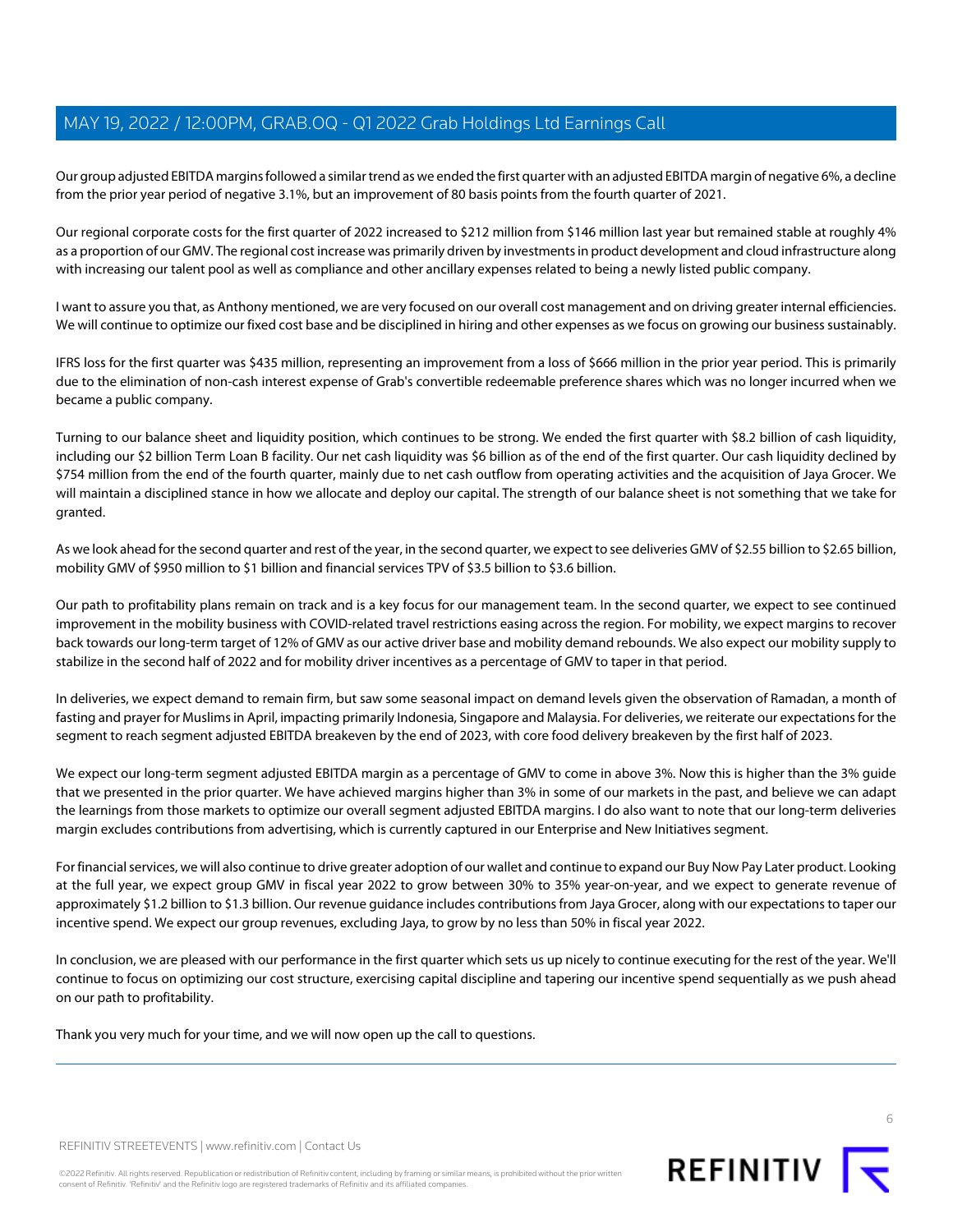# **QUESTIONS AND ANSWERS**

# **Operator**

(Operator Instructions) Joining us for the question-and-answer session will be Anthony Tan, Chief Executive Officer; Peter Oey, Chief Financial Officer; Ming Maa, President; and Alex Hungate, Chief Operating Officer. (Operator Instructions)

<span id="page-6-0"></span>Our first question comes from the line of Alicia Yap at Citigroup.

### **Alicia Yap** - Citigroup Inc., Research Division - MD & Head of Pan-Asia Internet Research

I have a question on the delivery business. Just wondering, for 2Q guidance itself, if we exclude Jaya Grocer, what kind of growth rate that we should be expecting on the organic growth?

And then in terms of the -- if management can also comment if there's any change of the competitive landscape for the delivery business, especially any country that you are seeing, facing more aggressive subsidy by the competitors? Or any areas that kind of stand out in the recent quarter that we should be paying more attention to? Any change on the landscape itself?

### **Peter Oey** - Grab Holdings Limited - CFO

Alicia, this is Peter, and let me take the first one, and then Anthony will take the second one.

So on the Q2 deliveries GMV guidance, look, what I'll say is we don't break out the Jaya piece. We don't break out normally all the different sub verticals within a segment of our business.

But if you look at delivery, just stepping back, we're still growing and very stable also. We did see some seasonal impacts in the first quarter as we came off a strong fourth quarter, but deliveries overall is very stable. It grew at 5%, as you saw from a quarter-on-quarter basis. And if you look at from February to March, it grew 11% from our business; and also from December to March, at 7%. So we're seeing good momentum despite the very strong coming back -- comeback of mobility in our business, and we're going to see continued growth in the deliveries business overall.

# **Anthony Tan** - Grab Holdings Limited - Co-Founder, Chairman & CEO

Thanks, Alicia, I'll take the competition question, especially with regards to deliveries. In this quarter, actually, we gained share in deliveries against regional food delivery players in all of our markets and improved our unit economics.

So we expect that total incentives as a percentage of GMV to continue to taper as we look ahead. So our focus, our laser focus on driving organic growth through really better user experience. And of course, what the users really appreciate is a wider selection. And we believe we have one of the widest, if not the widest, out there.

In terms of when we think about competition, -- when we think about how do we out-serve our users and partners? And we do this by capturing the higher basket size user demand across different modalities, whether it's ready-to-eat food, whether it's at a restaurant or self pickup or other forms. And as a result, we actually drive more business for our merchant and driver partners. Hence, many of these partners actually choose us as their main platform. And by doing this, it means that we bring the largest merchant discovery and more user delight.

So all in all, there's always going to be competition in the market. What is key for us is to enhance our right to win by capitalizing on the moats of our business. And we'll just keep executing effectively, heads down, as we taper down our incentive spend.

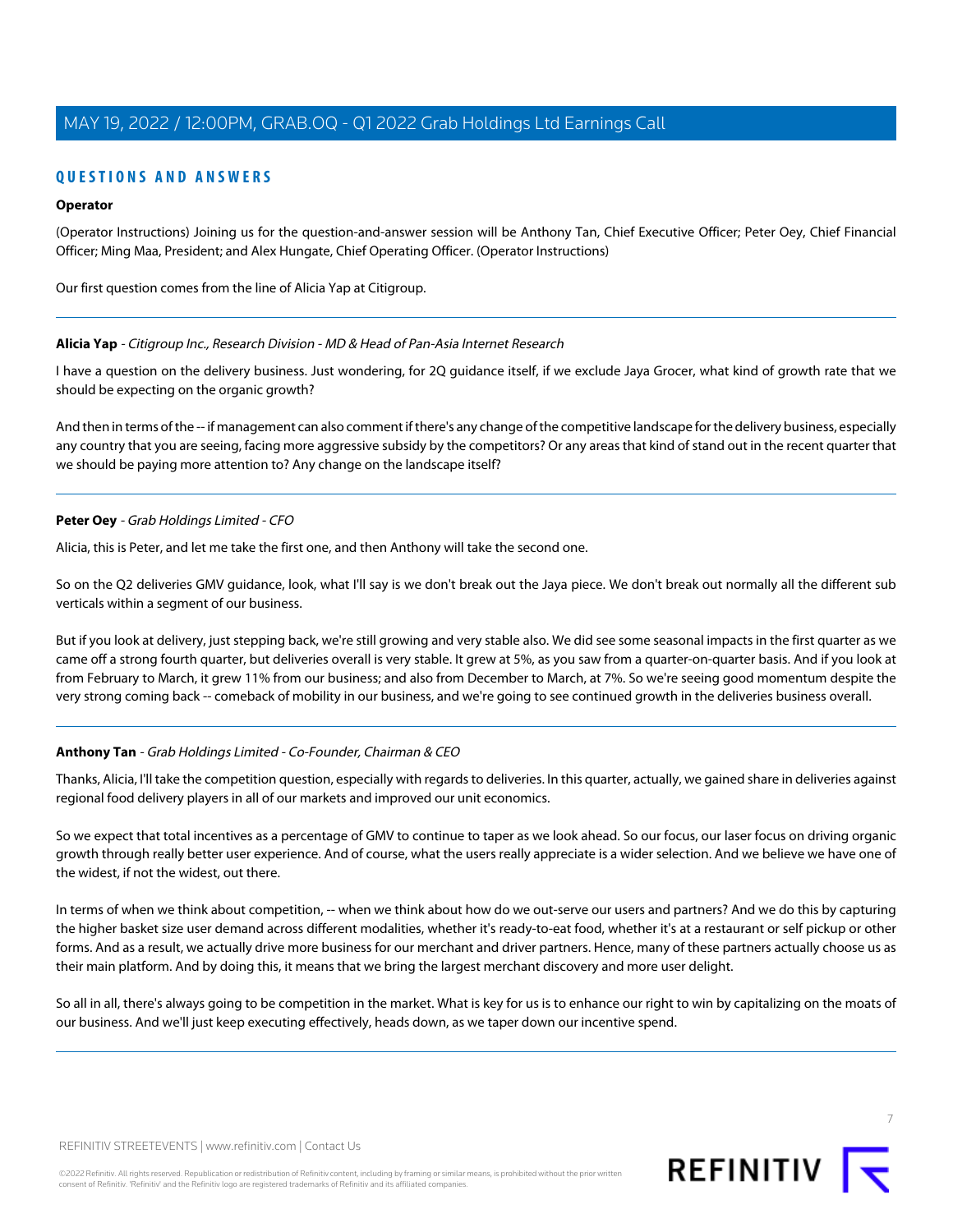# **Operator**

Our next question comes from Navin Killa with UBS.

# <span id="page-7-0"></span>**Navin Killa** - UBS Investment Bank, Research Division - Analyst

I actually had 2 questions. First of all, on the deliveries business, I just wanted to understand, I guess, broad breakdown between food, groceries and parcels. And even if we can't have any specific numbers, I guess, overall, how the mix will evolve, and what that could mean for commission rates directionally.

And I guess the reason for this question is because, I would imagine, I mean, as groceries and all get bigger, the commission rates potentially could decline, but you have obviously managed to grow that. So I wanted to understand that a little bit more.

And then secondly, in terms of cash, you obviously mentioned the strong balance sheet and the fact that you don't obviously take it easy. I guess, between the cash burn in the business, plus, I guess, some of the inorganic acquisitions that you need to do to expand, I guess, either your physical business or the financial business. How do we look at the balance between those various kind of sources of cash or sources of utilization of cash?

# **Peter Oey** - Grab Holdings Limited - CFO

Sure, yes. So let me address the first one around our deliveries mix. We don't break out the specific percentages between food, our Express business or our Supermarket, Mart business. But I would say is the food business still comprises the majority of our delivery segment itself. At the same time, also, we are seeing good growth in terms of our Mart and Supermarket. If you look at the -- and just to give some numbers around there, we saw a growth of over 150% when it comes to Mart and Supermarket on a year-on-year basis, and continues to grow double digit on a quarter-on-quarter basis.

It's still very early days for us when it comes to Mart and Supermarket. We're optimistic. And also with the integration of Jaya, we're learning a lot, and we're applying a lot of those learnings to our Mart and Supermarket infrastructure also at the same time.

In terms of how that ties to commission rates, commission rate continues to improve. As you heard earlier, deliveries was up 190 basis points. If you look at it on a quarter-on-quarter basis, it was 170 basis points. Even if we extract the Jaya piece out, we continue to see commission rates very strong at the same time. So it's -- if you look at from a mix standpoint, we look at our portfolios at -- from a same lens perspective, and that's to improve our unit economics.

On the cash piece, you mentioned that the financial services piece was inorganic. We actually see our financial services and digital bank as organic businesses. And it's part and parcel of our ecosystem, it's part and parcel of our superapp strategy. And it's important that we allocate capital there also as part of that.

Now if you look at just in terms of how we think about M&A activities, we have a very high bar when it comes to M&A activities, 2 critical lens that we'll look at. One is, does it improve our unit economics of our business? Does it improve the path to profitability of our business? And it's a very high bar for us to look at.

Now we're very focused on organic growth. We'll continue to be very focused on all the segments of our business. Mobility is coming back very strongly, delivery continues to be very stable, Financial services continues to grow also. And those organic growth, we'll allocate the right capital to it. But also at the same time, we're also keeping an eye on our margins as we want to make sure that our margins continue to improve sequentially.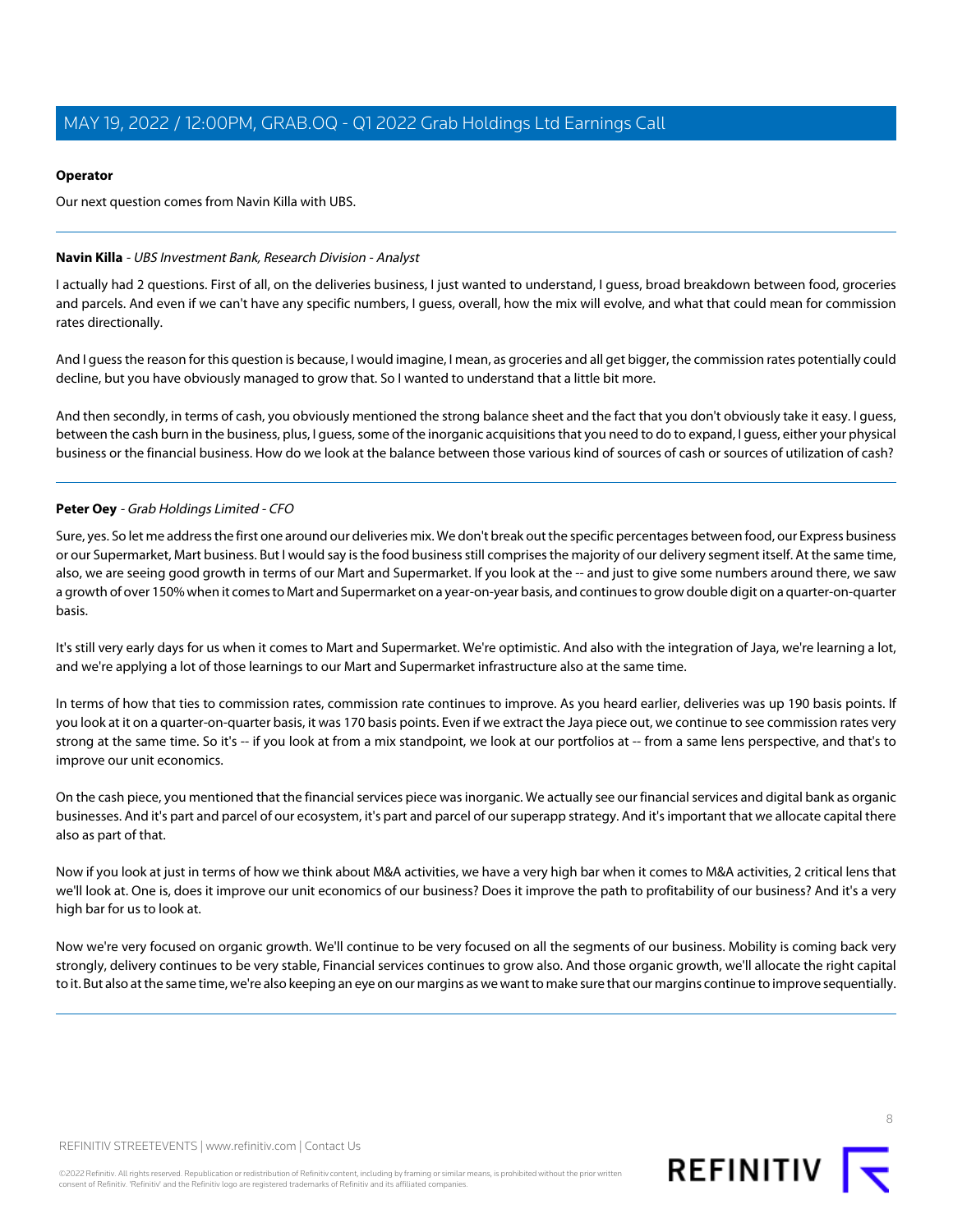### **Navin Killa** - UBS Investment Bank, Research Division - Analyst

If I can -- sorry, just a follow up. I quess what I meant by inorganic in financial services side was not necessarily, I quess, the cash that we need to spend to grow the digi-banks and all, but more acquisitions that, again, have been kind of discussed in the press. So it's more a question of what goes organically into growing the businesses versus the acquisitions that you might have to do to scale up those businesses.

### <span id="page-8-0"></span>**Ming-Hokng Maa** - Grab Holdings Limited - President

Yes, Navin, this is Ming. First of all, I would just point out that our general policy is to avoid commenting on any market rumors out there. But I would take it up to -- if you really think about the inorganic opportunities, there's really 2 points I would highlight.

As Peter mentioned, we take a very conservative stance around M&A. The bar is very high. Cash is king for us. So we are only looking at opportunities that are very compelling to us.

Now what would those look like? Generally, those will look like situations where we can either accelerate our path to profitability or meaningfully improve the unit economics within our marketplace and within our ecosystem. But obviously, absent those 2 criteria, we're going to be very, very disciplined around M&A.

#### **Operator**

<span id="page-8-1"></span>Our next question comes from Mark Mahaney with Evercore.

### **Mark Stephen F. Mahaney** - Evercore ISI Institutional Equities, Research Division - Senior MD & Head of Internet Research

If I could just ask a question, please, on the mobility segment. Could you talk about rider trends quantitatively or qualitatively, in terms of trip frequency, trip fare amount, number of users; relative to what you experienced in pre-COVID back in 2019?

#### **Anthony Tan** - Grab Holdings Limited - Co-Founder, Chairman & CEO

Thanks so much. I really appreciate the question. With regards to mobility, specifically, I'll talk more about in Q1. We actually achieved this mobility growth even despite this impact of Omicron in the first 2 months. We see clear evidence of a gradual recovery coming out of Q1 as much of these restrictions, these Omicron restrictions, are lifted in March.

So Mark, to us, we just reported that mobility GMV is up 9% Q-on-Q. Now exiting the quarter, we actually see demand recovery with mobility GMV up by 32% from Feb to April. So we're pretty pleased there. Even then, I have to admit we still have plenty of headroom to grow. Mobility in March '22 is only 57% of pre-COVID levels. So we actually expect the mobility segment to stabilize in H2, and with regard to driver incentives as a percentage of GMV to taper in that same time period. And with that being said, we expect mobility segment adjusted EBITDA margin to recover back to 12%.

So the teams know, we are laser-focused on mobility supply to make sure we can capture this demand that's coming back quickly online. And I'm sure, if you come across Southeast Asia, we see it, Alex and I, our COO, have traveled across 13 cities in over the past 14, 15 weeks, and we've seen demand coming back strongly. So we are going to just execute strongly on that front to make sure we take advantage of this mobility recovery in a very disciplined way.

#### **Operator**

Our next question comes from Pang Vitt with Goldman Sachs.

REFINITIV STREETEVENTS | [www.refinitiv.com](https://www.refinitiv.com/) | [Contact Us](https://www.refinitiv.com/en/contact-us)

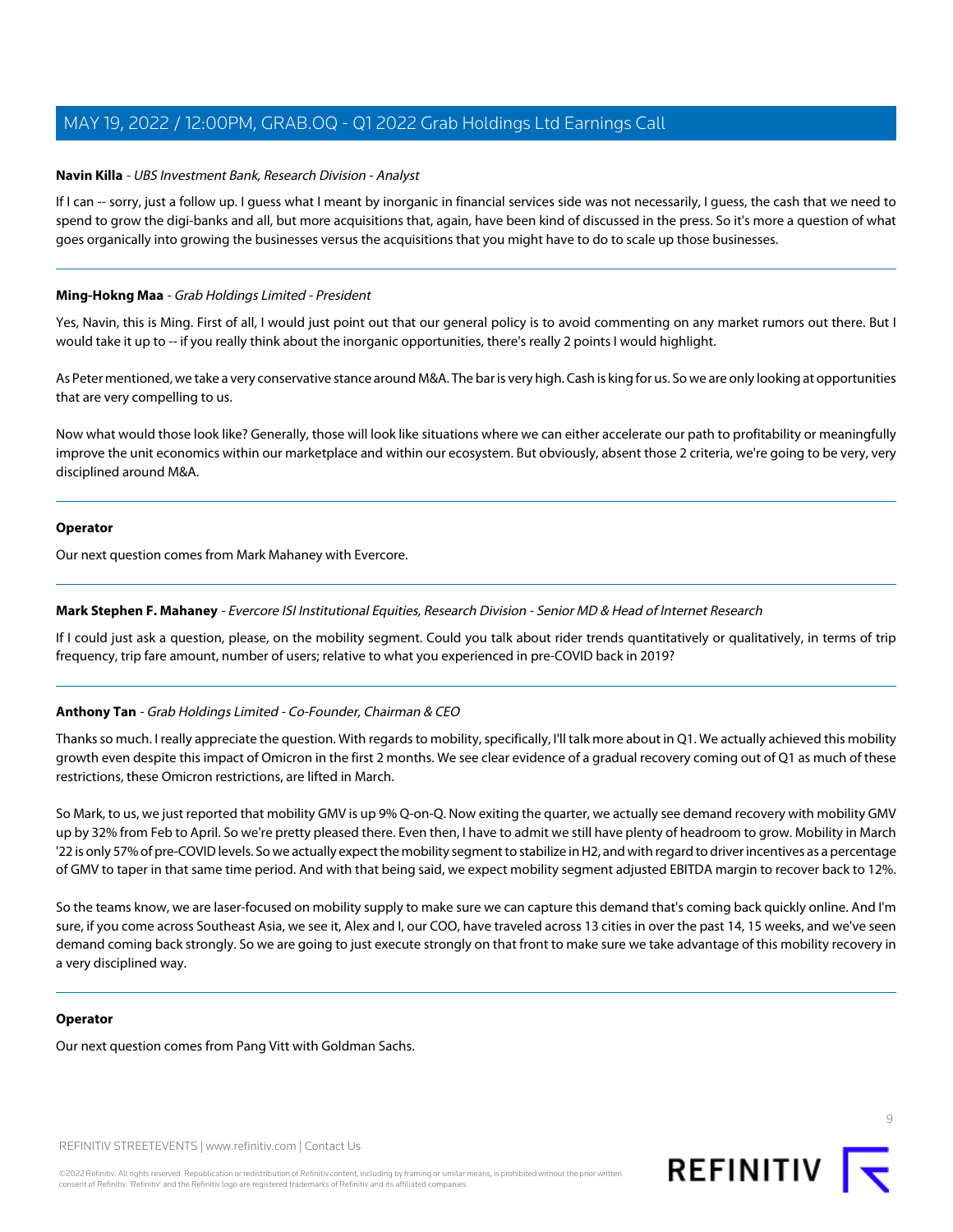# <span id="page-9-0"></span>**Pang Vittayaamnuaykoon** - Goldman Sachs Group, Inc., Research Division - Research Analyst

Another question around mobility business. How has the rising inflation and fuel costs impact your business overall? Post your fare raise in Vietnam and fuel surcharge in Singapore, is there any impact to demand?

And also, together with the mobility business, if you can help us comment around the competitive dynamics here, the landscape, that would be very helpful.

# **Anthony Tan** - Grab Holdings Limited - Co-Founder, Chairman & CEO

Sure. Let me take the question on inflation. We are actually closely monitoring the situation. But so far, we've actually not seen headwinds to demand from high inflation rates. What is actually more evident and observable is actually the higher fuel prices. We've slightly increased fares in Singapore and Vietnam, but have yet to see a material impact in mobility demand. In fact, we're seeing demand still growing faster than supply, even. So generally quite positive with mobility demand. From January to March as well, as just now we shared, our mobility GMV is growing as we bring down partner and consumer incentive spend in the same time period.

So we believe it's still too early to comment on the change in any structural change in consumer behavior due to any of these inflationary pressures. But we remain very confident and -- that the resilience of our everyday services, whether it's mobility, whether it's deliveries in country, in this new endemic phase.

# **Pang Vittayaamnuaykoon** - Goldman Sachs Group, Inc., Research Division - Research Analyst

And on the competitive dynamics, the landscape.

# **Anthony Tan** - Grab Holdings Limited - Co-Founder, Chairman & CEO

I'll just add on the -- Singapore is a surcharge and not a fare increase, so just to be clear.

On competition, if I -- if you don't mind, I'll just jump in again. Look, the reality is competition is not new to us. We've shown time and again that we can out-execute our competition in a more efficient way because of the cost benefits from our superapp ecosystem. So we've actually remained -- or maintained our leadership category position in mobility and deliveries in the quarter, according to Euromonitor. And notably, we actually increased our lead relative to the next-largest regional food delivery competitor, so while we maintained leadership in mobility.

So we can only do this because of the leadership that has led to us being able to benefit from reducing our total group incentive spend compared to Q4. That means we are actually being more efficient with our incentive spend compared to our peers while the business continues to grow. So looking ahead, we actually see total incentives as a percentage of GMV come down.

Now as -- an example of this, what we see is, through cross-vertical batching for our drivers because of our superapp strategy, we actually see better supply-side unit economics because drivers can earn more while we are actually improving our incentives. We've seen, whether it's earnings, average earnings per transit hour, that's increased 9% year-on-year, we've seen utilization rates also improve in the same period, even though we've actually tapered down incentives as a percentage of GMV.

So we believe it's about building better experiences for our users and partners, and that's why we're just going to keep doubling down on the superapp moat and reducing our cost to serve.

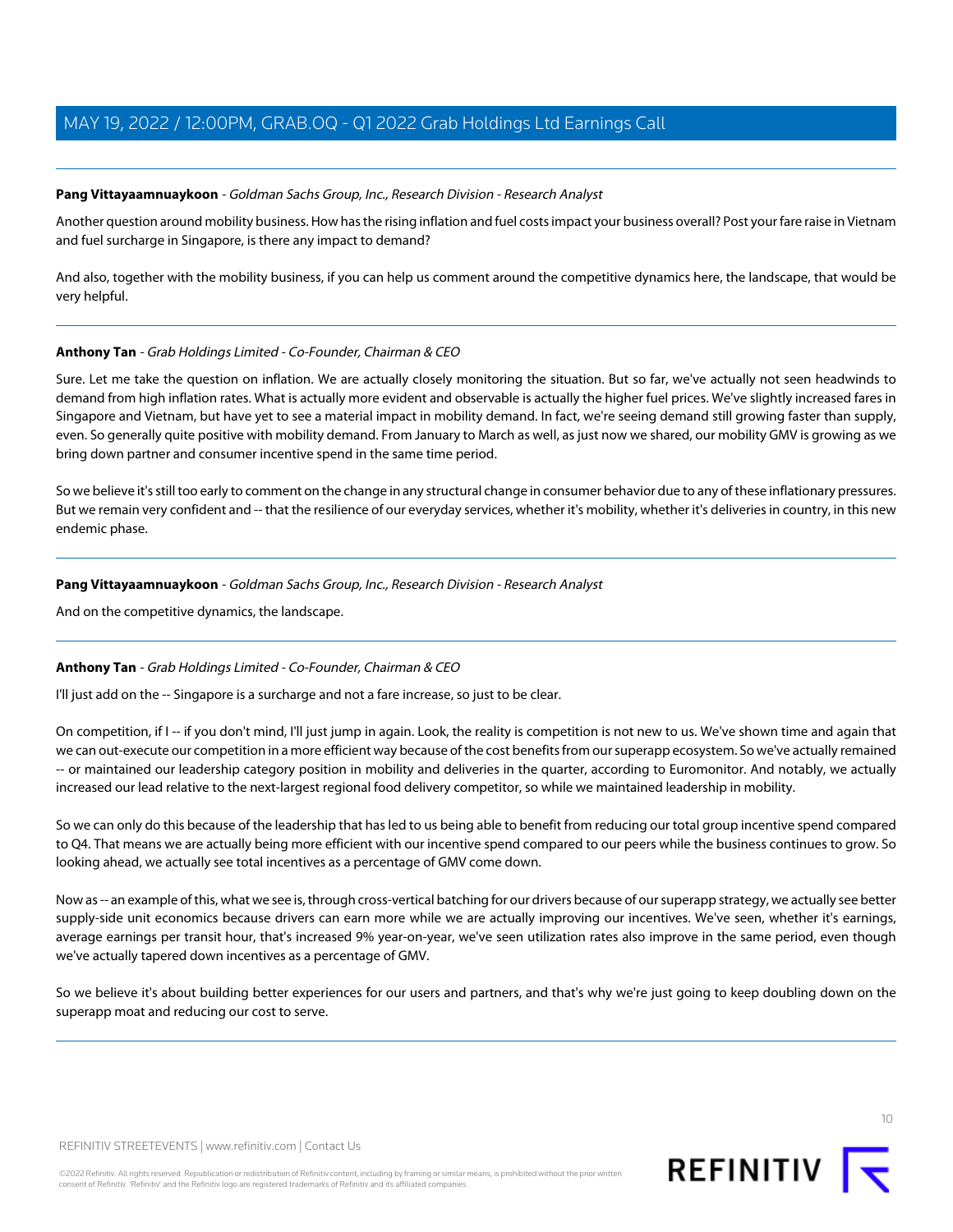### **Peter Oey** - Grab Holdings Limited - CFO

I'll just add that, that in terms of incentives, that we're seeing is the competitors overall are tapering down on incentives in mobility. And it's a great sign because the market is rationalizing. Also, it's been more constructive at the same time. And that's also helpful for us. And that's something that we're keeping a very close eye on as we continue to make sure our supply base also grows to meet the -- all that demand. Hope that's helpful.

#### **Operator**

<span id="page-10-0"></span>Our next question comes from Ranjan Sharma with JPMorgan.

### **Ranjan Sharma** - JPMorgan Chase & Co, Research Division - Analyst

Two questions from my side. Firstly, if you can just give more color on the revenue guidance of \$1.2 billion to \$1.3 billion. In that guidance, how much are you expecting incentives to come down versus last year?

The second question is if you can also talk us through the changes in the cost that you have seen. Because I see the cost of revenues up 30%, G&A expenses up 90% and R&D up 60%. So what's driving these cost numbers up?

# **Peter Oey** - Grab Holdings Limited - CFO

So on the revenue guidance part, the revenue guidance, which we're giving up for the first time, of \$1.2 billion to \$1.3 billion, it's largely driven by a few things. Let me break it out for you.

One is it's driven by the top line growth, definitely. We're expecting a top line GMV growth of 30% to 35% for the fiscal year. It's also, we're seeing some -- as you can tell from the growth of commission rates that we've seen from the prior period. The other piece is it includes also the contribution from Jaya. And also, the fourth component is it's a reduction of the incentives. Now we don't give out all the different components of that, but you can get a good feel in terms of where that's coming in. The other data point I would give about is -- that will be helpful is we expect our group revenues, excluding Jaya, to grow no less than 50% for fiscal year 2022.

In terms of cost, your other question. Our cost structure overall came in, from a percentage of GMV, and I'm focusing here on our regional cost structure, roughly about 4% in terms of costs. Now it's something that we are watching very closely. And the cost increase was primarily driven by investments in product development. We also invested in our cloud infrastructure, along with our increasing talent pool as well as some compliance and ancillary expenses being a newly listed public company.

Looking ahead, though, we are very focused on our overall cost management. And there's a lot of initiatives that's up and running actively all around the world for us in driving greater internal efficiencies. And we see regional costs as a percentage of GMV coming down this year. And we're already making some good early starts here in the second quarter, and we are working very hard in all fronts here to make sure that we're optimized every penny and every dollar in every department.

#### <span id="page-10-1"></span>**Operator**

Our next question comes from Venugopal Garre with Bernstein.

#### **Venugopal Garre** - Sanford C. Bernstein & Co., LLC., Research Division - Senior Analyst

So a couple of questions. First on the delivery segment. Now after a 50% sort of a growth in the first quarter in GMV, your midpoint of guidance, you're looking at close to about 23% Y-o-Y growth. Now this is factoring in the [1P] business as well. So I wanted to understand that, is it more a

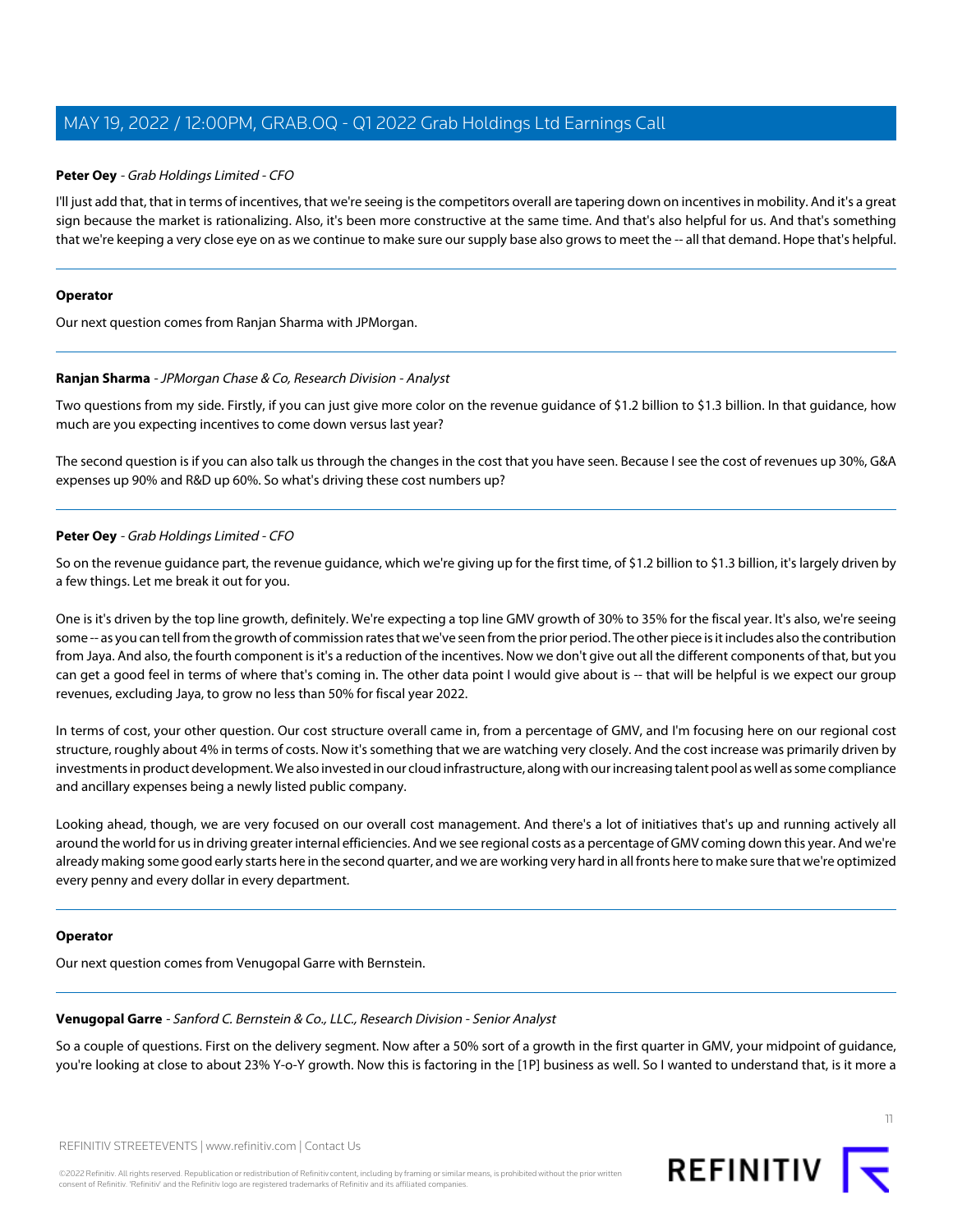situation where your base is catching up, because of which, you're going to see slightly slow momentum compared to what we used to see in the last 2 years? Or is it more to do with a specific strategy around what you want to target in the delivery segment?

Now just a part of that question also is that, while you, I think, given a broad indication of what Jaya would be because you've mentioned that revenue guidance even excluding Jaya would be at least 50%. So that sort of ballpark gives an idea of probably Jaya's closer to \$200 million GMV for the year. If you don't want to give a quarter number, at least, could you give us an idea of how overall 1P business would be in terms of numbers for Jaya for the -- at the time of acquisition? So that's my first question.

# **Peter Oey** - Grab Holdings Limited - CFO

So I think there was a lot of questions within that question, Venu, so -- and I want to make sure I want to hit your question right. So can I just as -repeat it.

So you had a question around deliveries, and in terms of the 23% year-over-year and what is driving that?

# **Venugopal Garre** - Sanford C. Bernstein & Co., LLC., Research Division - Senior Analyst

[Yes.]

# **Peter Oey** - Grab Holdings Limited - CFO

Coming to the first quarter. Got it, okay.

And then your second question was around -- I believe it was around the revenue guidance. Is that correct?

The revenue, \$1.2 billion to \$1.3 billion. [I'm going to address that...]

# **Venugopal Garre** - Sanford C. Bernstein & Co., LLC., Research Division - Senior Analyst

Yes, yes. And second question was just would like to understand, how much is 1P in that? Because you also mentioned that, excluding Jaya, we would still expect the case of 50% growth. So I could probably calculate, based on your guidance, that Jaya would at least be \$200 million. Now I'm pretty sure you don't want to give the numbers for this year. But at least at the time of acquisition, what was Jaya on an annualized basis? It would be good to know.

# **Peter Oey** - Grab Holdings Limited - CFO

Yes. Look, yes. In terms of Jaya, look, we're not breaking it out in terms of Jaya numbers itself. And I think from a revenue guidance perspective, and we're not giving out quarterly revenue guidance also. So we're only giving full year revenue guidance itself. A good way to think about it is, around our revenue, excluding Jaya, on a full year basis to grow at no less than 50% this year. So that gives you a good feel. Of which, 1P is, I would say, insignificant.

Around the deliveries, your other question around the deliveries guidance, I believe, that's for your other part of the question. The delivery business, like I said, it's going -- it's growing. And there's good growth in that business itself. Again, 1P, it's not a big piece. It's insignificant to us. Our delivery business still primarily comes from the marketplace that we've continued to develop. And that's reflected also in our improvement in our margin as well as reflected in our improvement in our commission rate. So far, I think we feel pretty good around where we are with our deliveries GMV guidance.

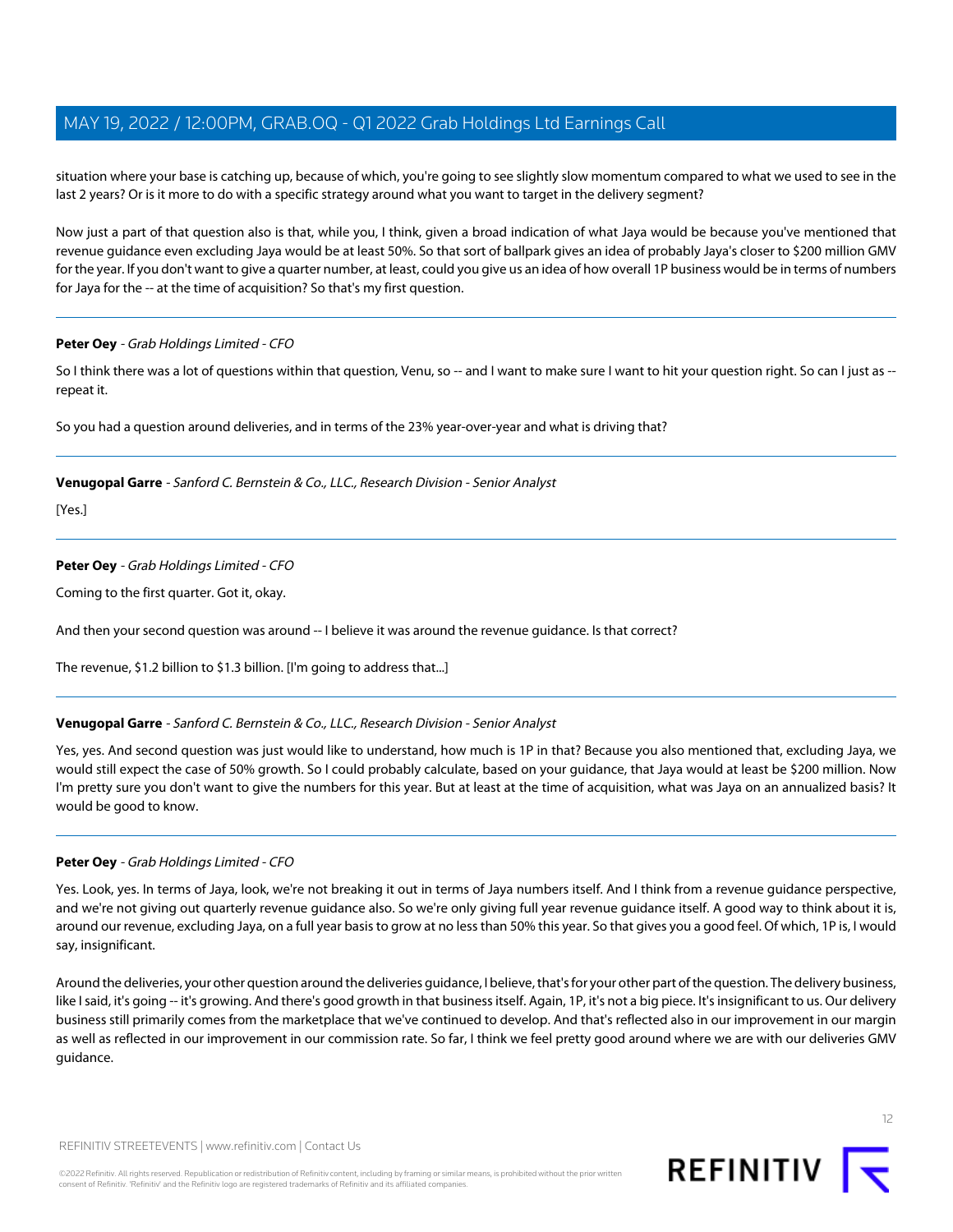Again, there are some seasonality factored in into deliveries. April was a month of Ramadan for us here in Southeast Asia. So there is that seasonal impact that we're taking into account. But overall, stepping back, it's growing and it's stable.

### **Venugopal Garre** - Sanford C. Bernstein & Co., LLC., Research Division - Senior Analyst

Got it. And if I could, a second question on the mobility segment. While fare, fuel cost increases have, of course, very different country to country, right, depending on the various strategies of these countries itself. Now the fare increases that we have done, especially in terms of surcharges, firstly, I wanted to understand that, I'm assuming it fully covers the sort of fuel price impacts.

And the second thing within that is, at least based on my observation in Singapore, fares itself seemed to have gone up a lot. So I'm an active user of the platform. So I wanted to understand that, is it because of driver supply challenges continuing specifically in Singapore because it's a large market for you? And if that is the case, that fundamentally, is it a good enough strategy to have overall fares go up because it will probably help your unit economics as well?

### **Anthony Tan** - Grab Holdings Limited - Co-Founder, Chairman & CEO

Yes, I'll take that question, Venu. Thanks so much . Basically, how we think about it is, number one, is be the most reliable platform. I think that is from a -- as part of our Grab way, is really serve consumers and be the most reliable out there.

Number two is then how do we actually keep fares affordable, even, as you said, in a supply constrained environment? For us, we think about it this way. Even though demand outstrips growth -- outstrips supply, when we do our internal benchmarking of prices versus some of our peers. Actually, we -- on average, we're actually better and cheaper. And we look at this whether it's a P25, P50, P75 across the segment. So on some -again, some of our peers, actually, we are more affordable.

So -- and then the third is what we're seeing. Yes, there's one side, is the consumer. The other side, and just as important, is the driver side. We remain the best-earning platform for drivers. Even when recently, when Alex and I were just interviewing many drivers, we do these small group sessions. And the drivers who are driving for our peers even said, hey -- they left because we excluded them in our platform because they did some things that breached our policies. But they said, "Look, if you can take us back, we will gladly come back because we know that from an earnings platform, this is still the best earnings platform, even though we have been driving and really being very cost-conscious."

#### <span id="page-12-0"></span>**Operator**

Our next question comes from Thomas Chong with Jefferies.

#### **Thomas Chong** - Jefferies LLC, Research Division - Equity Analyst

My question is about the advertising business. Can you comment about the future monetization potential?

And secondly, regarding the digital finance, can we talk about our long-term strategies and opportunities on partnership expenses?

#### **Anthony Tan** - Grab Holdings Limited - Co-Founder, Chairman & CEO

Yes, so maybe I'll take the first question on advertising and monetization of advertising. So what we are seeing actually is we're seeing a very strong growth with GrabAds. In fact, if you compare just the same time period, you're looking at 7x growth over the same period a year ago.

13

REFINITIV STREETEVENTS | [www.refinitiv.com](https://www.refinitiv.com/) | [Contact Us](https://www.refinitiv.com/en/contact-us)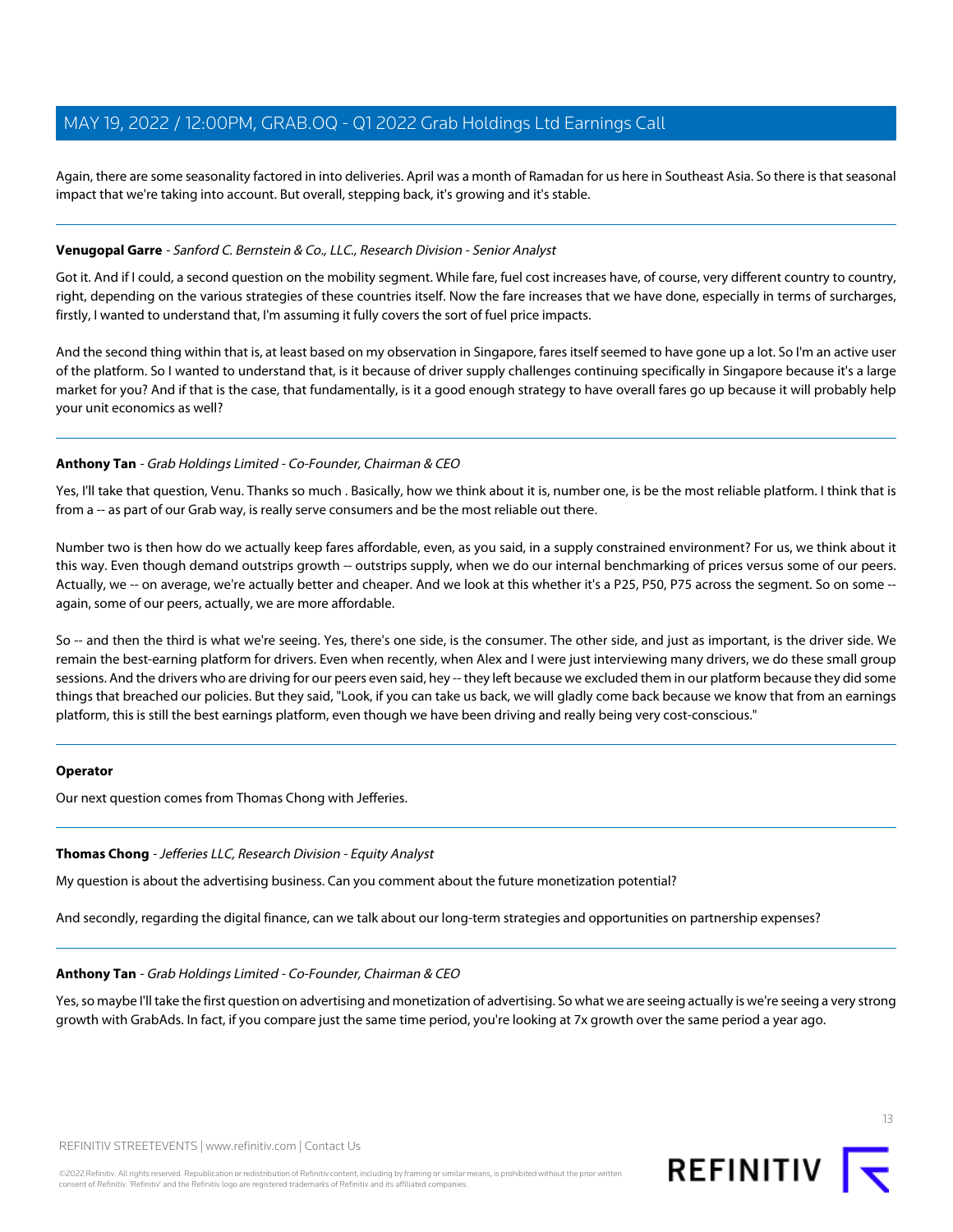We also saw that Grab merchants who actually are using our self-serve advertising platform, this basically provides them search and display ad options, to grow their sales in-app. So we are seeing them onboard more, because in 2021, we see GrabAds has proven very effective, especially for small merchant partners. It delivered 600% return on every dollar spent through this tool in 2021.

So our focus is to continue enhance GrabAds' value proposition to our merchants because we believe, when they grow and perform, so do we, sustainably.

# <span id="page-13-0"></span>**Alex Hungate** - Grab Holdings Limited - Chief Operating Officer

And let me take that question on the long-term strategy for financial services and the partnership expansion strategy. Financial Services plays an important role in helping us grow and expand our marketplace. We know that users of GrabPay have a 2.7x increase in engagement as compared to cash users and a 4.5x increase in spend and a 1.3x increase in retention. So it's a very healthy way of us growing in our user base and keeping the spend growing as well for those users.

Now we are adding new services like embedded insurance and lending, which have higher margins so that the GrabPayers start to convert to higher-margin products. And that also helps us to support the health and growth of our marketplace.

As we add digital banks, we can use the extraordinary depth of information we have about our users to do better credit underwriting, better collections and obviously, low-cost distribution of those products as well. And the unique thing about having a digital banking license, of course, is you can start to gather deposits which reduces your cost of funds. So you can see that overall, we see the combination of digital bank licenses and the very strong fintech capabilities that we've developed as a way of helping our users to grow in our marketplace and helping to add new users to that marketplace.

# <span id="page-13-1"></span>**Operator**

Our next question comes from Sachin Salgaonkar with Bank of America.

**Sachin Shrikant Salgaonkar** - BofA Securities, Research Division - MD in Equity Research & Head of Asia Telecom

I have a few questions. First, I just wanted to double check on this entire take rate on deliveries, which increased from 17.5% to 19.3%. Is this largely driven by Jaya, or there were certain underlying factors also?

# **Peter Oey** - Grab Holdings Limited - CFO

It's basically about product mix and the country mix. So Jaya has a component to it. But overall, also, there's country mix for us.

#### **Sachin Shrikant Salgaonkar** - BofA Securities, Research Division - MD in Equity Research & Head of Asia Telecom

Okay. And can you help give a bit more clarity in terms of which countries are stronger as compared to others?

#### **Peter Oey** - Grab Holdings Limited - CFO

We don't break out the countries, but all our countries are trying to optimize their take rate. And we're also trying to, also at the same time, improving our GMV per MTU in all those countries. What I would say is certain countries, as they're coming out of the lockdowns or the Omicrons, are growing at a much faster pace. And also, they are coming out also in terms of different order sizes, and that helps the product mix for us, and the country mix also.



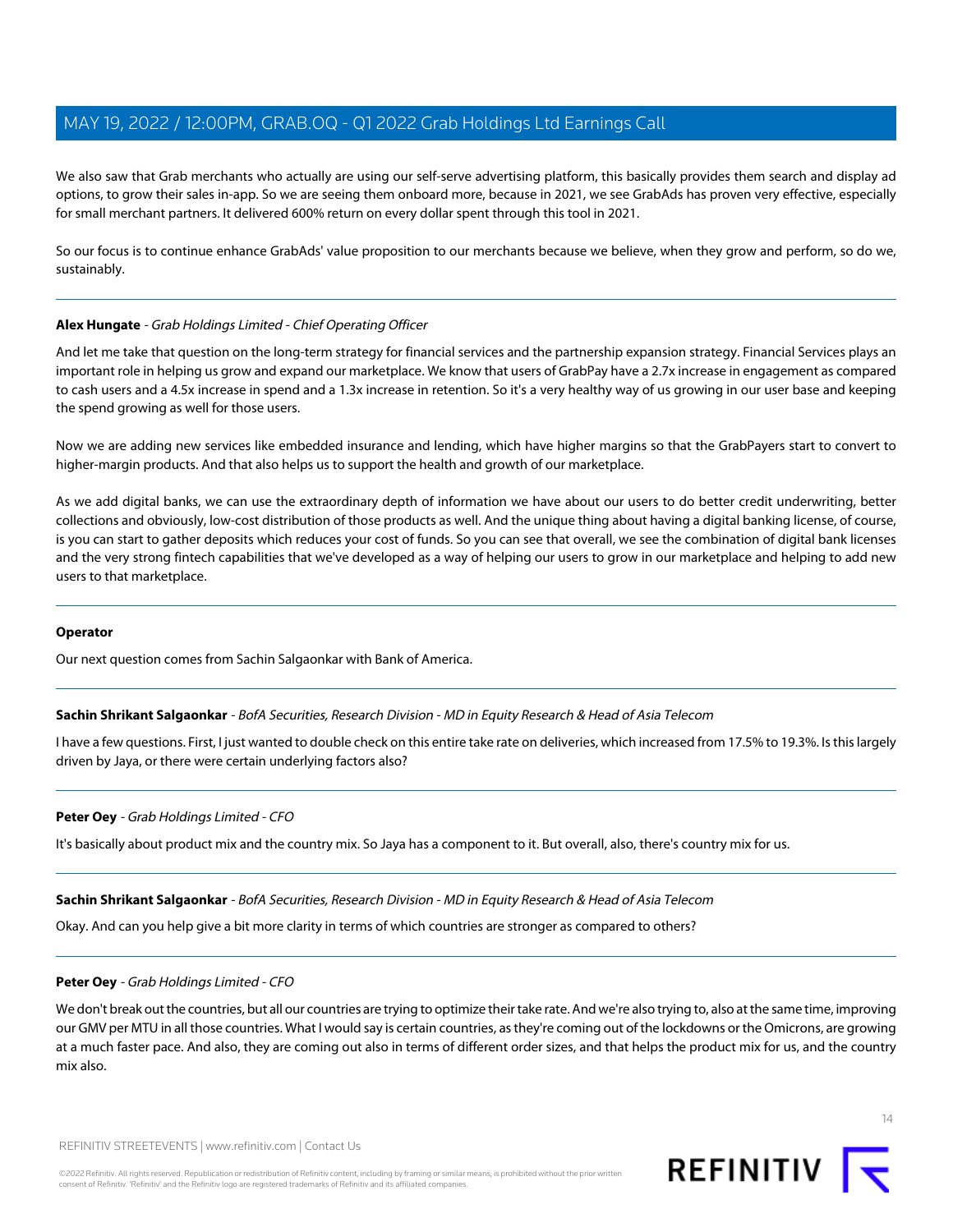### **Sachin Shrikant Salgaonkar** - BofA Securities, Research Division - MD in Equity Research & Head of Asia Telecom

So let me put that question in other words. So if the country mix tomorrow again reverses, should we see this going down again back to 17%? Or it's just because of Jaya, it will remain high at around 19%-odd going ahead?

#### **Peter Oey** - Grab Holdings Limited - CFO

Look, it's too early, I would say, whether Jaya has an effect on that. We've only been with those guys for 2 to 3 months now. We're obviously trying to optimize our take rate in every possible way. But also at the same time, we're conscious that there are other demand and supply from a marketplace perspective. We're trying to balance that. I think it's a bit too early to tell whether Jaya can play a significant part in terms of where our rate can continue to improve or will stabilize.

### **Sachin Shrikant Salgaonkar** - BofA Securities, Research Division - MD in Equity Research & Head of Asia Telecom

Got it. My second question is regarding the corporate cost. I heard you guys mention that mainly on the product development talent pool. If that's the case, should one look at it as a percentage of GMV? Or it should generally be looked as largely a fixed cost?

# **Peter Oey** - Grab Holdings Limited - CFO

The way we look at regional costs, just in terms of how we're tracking, is we compare it to as a percentage of GMV. It's a good way for us to just benchmark it. And again, yes, you're right, we are -- we did make -- we continue to make investments in product development, and tied to that is our talent pool. If you look at the majority of our regional cost structure, its product development, data science, all related to really creating the product for us. And that's a critical piece.

So we -- having said that also, at the same time, like I mentioned earlier in my statement, that we are looking to reduce and make those costs optimized also at the same time. So we're trying to drive greater internal efficiencies at all different departments, and product development is part of that. But also at the same time, we want to make sure that the product continues to evolve as a platform as we continue to grow our top line also.

#### **Sachin Shrikant Salgaonkar** - BofA Securities, Research Division - MD in Equity Research & Head of Asia Telecom

Okay. No, the reason I ask this question is I just wanted to understand it, should it grow in sync with the GMV? And I do understand some cost control. So in simple terms, in other words, would the gap between adjusted EBITDA and reported EBITDA continue to widen on the back of this higher corporate cost?

# **Peter Oey** - Grab Holdings Limited - CFO

From a [percentage of GMV] (corrected by company after the call) perspective, our regional costs will continue to come down, and that's important for us. And I think it's important for us to maintain, that we optimize the cost structure. So I would say that continue to look at it as a percentage of GMV is a good benchmark.

#### **Sachin Shrikant Salgaonkar** - BofA Securities, Research Division - MD in Equity Research & Head of Asia Telecom

Got it. And my last question is, when we look at the currency movements for the last 3 months, everything has obviously [moved off the dollars]. And I understand you guys report on U.S. dollars while the underlying currencies are in local currencies. So possible to give some kind of a translational impact, what it has on the back of your guidance? Or what you're seeing, given the strong currency movements around?